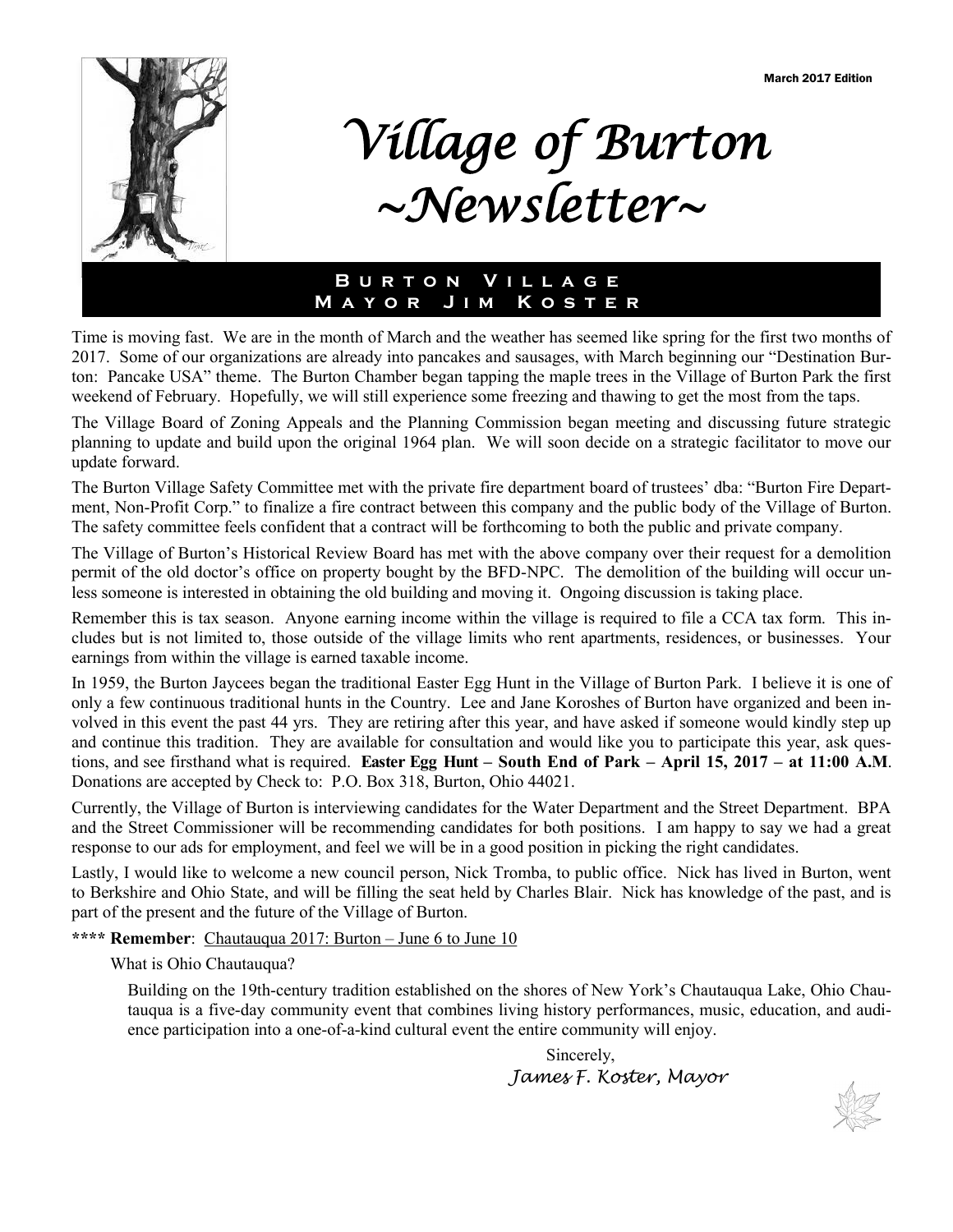# **T R E E T A L K B u r t o n V i l l a g e T r e e C o m m i s s i o n**

Back in December there were a few days when you may have noticed a truck and a trailer and a person generating a lot of dust and debris and noise in the park. Afterward you may have noticed that the areas around the base of some of the trees looked very bare and full of roots and you may have wondered if that was a good thing with winter approaching.

The short answer is yes, the trees will be okay without their blankets of soil and mulch. In fact, they should be much better. The longer explanation is that I was performing "root collar excavations" with the aide of a tool called an "AirSpade." Excess debris had built up around the bases (root collars or root flares) of many trees which was inhibiting the trees' ability to exchange oxygen and other gases, as well as encouraging stem girdling roots to constrict and possibly kill the trees.

Instead of labor-intensive manual excavation, the Tree Commission opted to rent a compressor and borrow the Air-Spade from Chardon to perform the task. The AirSpade is a nozzle attached to a wand which, when run off an 185 cfm compressor, generates an air flow twice the speed of sound - Mach 2- or 1200 mph. It was developed to uncover gas lines without damage and is now being put to good use in the tree care industry because it can move a lot of soil quickly without damaging roots.

But excavating the root collars is only part one of the remediation effort. The next part is to cut, where possible, roots that are encircling the trees closing off vascular tissues that transport water and food up and down the trunk. Feedback from others who have performed this procedure is very positive. Trees have made a dramatic resurgence when allowed to eat, drink and breathe again without restriction. I am hoping for the best! Many thanks to the City of Chardon for the use of the AirSpade.

Submitted by Debbie Palmisano, Municipal Arborist, 440-834-0820



#### **Bald Eagle Nest In Burton**

Burton Village resident, Ms. Dee Holt of S. Cheshire St., recently noticed a pair of bald eagles building a nest in a tree near her property. This is exciting news for the Village, since until recently, they had been classified as an endangered species. Ms. Holt expects the arrival of 2-3 hatchlings in the coming weeks. The nest is located alongside Huff Road, at the bottom of the hill, as you are driving out of the Village. Thank you, Ms. Holt, for sharing this exciting news with us!

 $\blacksquare$  $\overline{\phantom{a}}$ I Ī I

## **B u r t o n V i l l a g e NEWS FROM THE POLICE DEPARTMENT**

## **Spring Clean-up Assistance**

Village Officials are joining forces with the Geauga County Department on Aging to assist Seniors 60 years of age and older in removing unwanted items in preparation for the May 13th Spring Clean-up Day.

Volunteers will remove items from Seniors' homes, basements and/or garages and place them at the curb on May 11th and 12th. **Rules are outlined on the enclosed insert.**

To take advantage of this wonderful program, please have the following information available: the Senior's name, address, phone number and date of birth, as well as a list of items to be removed. Additionally, the Senior, or someone 18 years or older appointed by the Senior, must be present to sign a release for collection.

## **AAA Mature Driving Program**

Lori Cook, Safety Advisor from AAA East Central, will present a program to Burton-area senior drivers if there is enough interest. This FREE program covers driving information specifically geared toward the senior driver. The goal of the presentation is to give any senior driver the tools necessary to drive longer, better  $\&$  safer. Topics to be discussed will include: preparing to drive, making your car fit you better, understanding new vehicle technologies and assistive driving devices. All attendees will receive a packet of information. Please call the office at 834-4474 if interested and we will arrange a date and time. Minimum attendees: 8.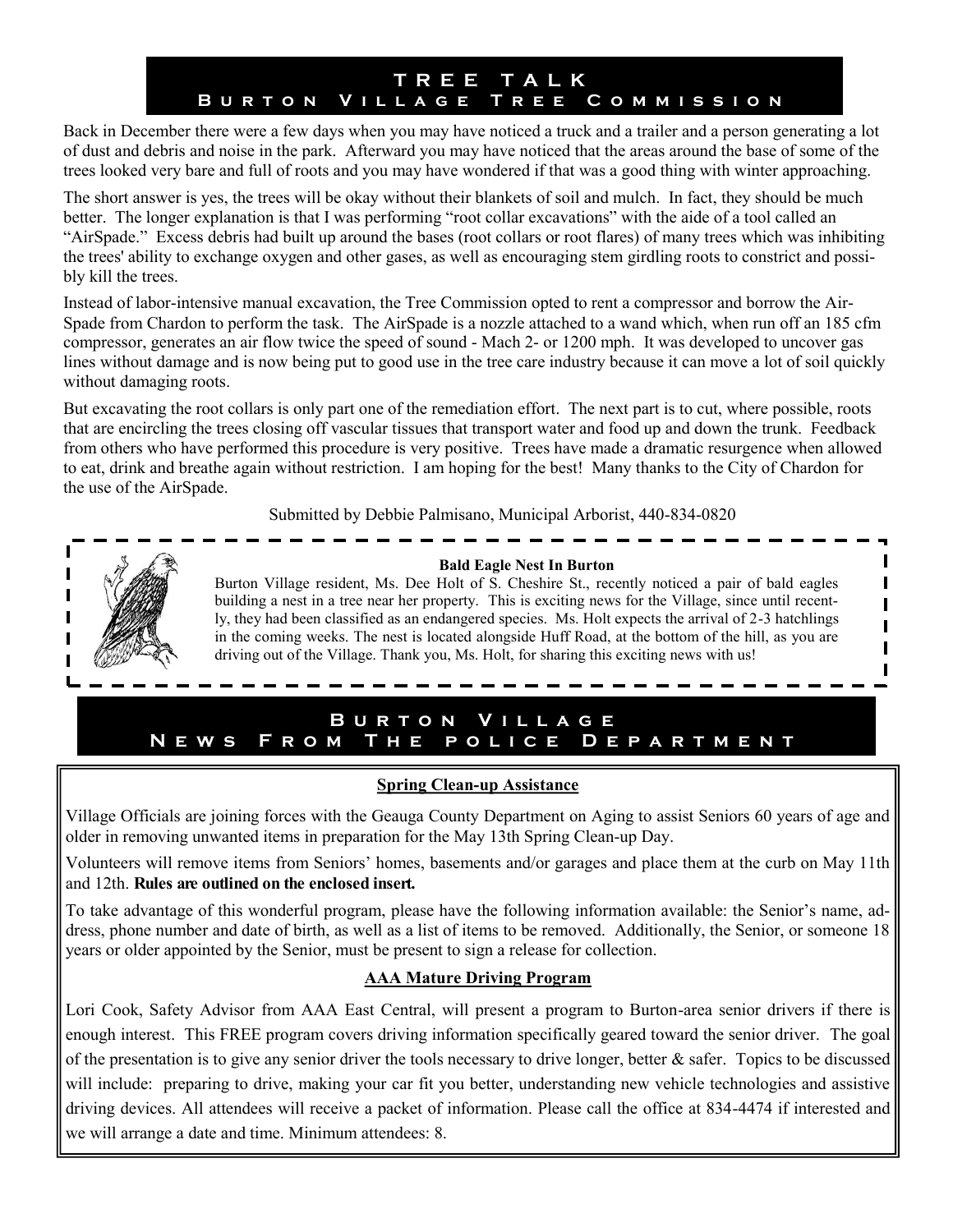#### **F i s c a l l y s p e a k i n g C h r i s t o p h e r P a q u e t t e , f i s c a l O f f i c e r**

#### **2016 In Review**

The Village ended the year with a budget of \$2,694,723 and spent \$2,057,152, or around 76%, of the expected amount. Some of this savings represents good stewardship and some of the savings was realized because some projects did not take place as planned.

Our revenue was a little higher than expected thanks to a much better than expected Income Tax return rate. The Village will continue to carefully evaluate projected revenue versus needed repairs, maintenance, and personnel costs. The Street garage did not get resided and Spring Street didn't receive a chip and seal coat. The Wastewater treatment plant is planned for expansion and repair in the near future.

The Village is attempting to hold down costs and save for these and other major repairs while continuing to deliver the best service possible for its residents.

The table below is a breakout of the budget and actual amounts for 2016.

|                                      | Budget          | Actual          |
|--------------------------------------|-----------------|-----------------|
| Property Tax                         | \$<br>206,807   | \$<br>208,975   |
| Income Tax                           | \$<br>471,614   | \$<br>610,098   |
| Intergovernmental                    | \$<br>154,990   | \$<br>172,164   |
| Special Assessments                  | \$<br>26,000    | \$<br>28,679    |
| Fines, Licenses, Charges and Permits | \$<br>965,569   | \$<br>892,937   |
| Misc                                 | \$<br>18,981    | \$<br>53,712    |
| TOTAL PROJECTED INCOME               | \$<br>1,843,961 | \$<br>1,967,565 |
|                                      |                 |                 |
| Personnel                            | \$<br>704,498   | \$<br>624,773   |
| Travel                               | \$<br>2,319     | \$<br>1,873     |
| <b>Contractual Services</b>          | \$<br>622,956   | \$<br>507,904   |
| Supplies and Materials               | \$<br>109,208   | \$<br>81,445    |
| Capital Outlay                       | \$<br>480,861   | \$<br>203,085   |
| Debt Service                         | \$<br>17,850    | \$<br>17,850    |
| Other Uses                           | \$<br>172,377   | \$<br>68,567    |
| TOTAL BUDGET EXPENDITURE             | \$<br>2,114,067 | \$<br>1,505,497 |

If you have any questions, please contact the Village Office.



#### **Annual Easter Egg Hunt Saturday, April 15th, 11 am, South End of the Park**

For the past 44 years, Burton Village's Easter Egg Hunt has been faithfully orchestrated by Lee and Jane Koroshes. Now the Koroshes' are looking for an interested couple, group or organization who would like to take over future Easter Egg Hunts. Mr. and Mrs. Koroshes will work with you through this year's event. If interested, please call 440-834-0764. Mayor Koster and the members of Council extend their deepest appreciation to Lee and Jane for their years of dedicated service!

## **CCA Tax Assistance**

CCA Tax Advisors will be available on March 14, between the hours of 2 and 8 pm, and April 12, between the hours of 2 and 8 pm, to help any Burton Village resident who would like assistance with their CCA Municipal Income Tax return. Please call or email the office to reserve your spot. **Spaces are limited**. You can reach the office at 440-834- 9172 or 1 villageofburton@sbcglobal.net.